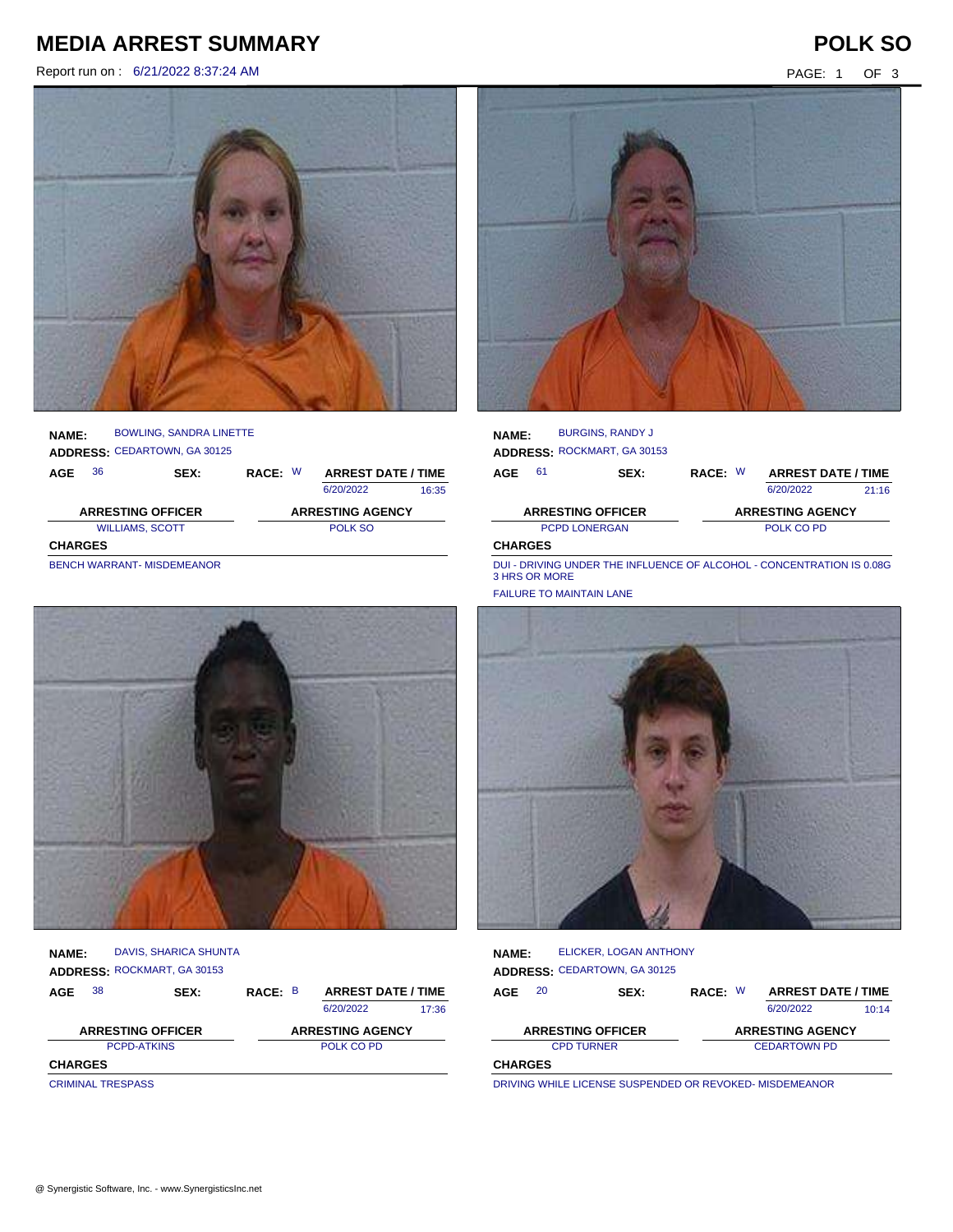## **MEDIA ARREST SUMMARY POLK SO**

Report run on : 6/21/2022 8:37:24 AM PAGE: 2 OF 3



**NAME:** HAMES, CLAUDE BENJAMIN

**ADDRESS:** CEDARTOWN, GA 30125

| AGE            | 49                       | SEX: | RACE: W | <b>ARREST DATE / TIME</b> |       |
|----------------|--------------------------|------|---------|---------------------------|-------|
|                |                          |      |         | 6/20/2022                 | 21.16 |
|                | <b>ARRESTING OFFICER</b> |      |         | <b>ARRESTING AGENCY</b>   |       |
|                | <b>PCPD WINKLES</b>      |      |         | POLK CO PD                |       |
| <b>CHARGES</b> |                          |      |         |                           |       |

SEXUAL EXPLOITATION OF CHILDREN-CREATE/ETC OR POSSESS WID/SELL VISUAL MONTHON OF CHILDREN-CREATE<br>منذ





**AGE NAME: ADDRESS:** ROCKMART, GA 30153 RACE: W HOOD, TYLER AUSTIN 6/20/2022 PCPD-WINKLES POLK CO PD **CHARGES** 19:44 **ARRESTING OFFICER ARRESTING AGENCY** SEX: RACE: W ARREST DATE / TIME DISORDERLY CONDUCT

| <b>NAME:</b>         |    | <b>HENRY, AARON CHASTITY</b><br>ADDRESS: CEDARTOWN, GA 30125 |         |                           |       |
|----------------------|----|--------------------------------------------------------------|---------|---------------------------|-------|
| AGE                  | 44 | SEX:                                                         | RACE: W | <b>ARREST DATE / TIME</b> |       |
|                      |    |                                                              |         | 6/20/2022                 | 22:05 |
|                      |    | <b>ARRESTING OFFICER</b>                                     |         | <b>ARRESTING AGENCY</b>   |       |
| <b>CPD - FORSYTH</b> |    |                                                              |         | <b>CEDARTOWN PD</b>       |       |
| <b>CHARGES</b>       |    |                                                              |         |                           |       |
|                      |    | $1/0.001$ $F(0.07)$ $F(1.11)$ $A(7)$                         |         |                           |       |

VGCSA LESS THAN 1 OZ. NO TAG

| <b>NAME:</b>                                                     | HUNTER, MICAH KEYLIN<br>ADDRESS: DALLAS, GA 30132 |         |                         |                           |       |  |  |
|------------------------------------------------------------------|---------------------------------------------------|---------|-------------------------|---------------------------|-------|--|--|
| 19<br><b>AGE</b>                                                 | SEX:                                              | RACE: W |                         | <b>ARREST DATE / TIME</b> |       |  |  |
|                                                                  |                                                   |         |                         | 6/20/2022                 | 00:12 |  |  |
| <b>ARRESTING OFFICER</b>                                         |                                                   |         | <b>ARRESTING AGENCY</b> |                           |       |  |  |
| <b>RPD-GOLDEN</b><br>ROCKMART PD                                 |                                                   |         |                         |                           |       |  |  |
| <b>CHARGES</b>                                                   |                                                   |         |                         |                           |       |  |  |
| FURNISHING PURCHASING AND POSSESSION OF ALCOHOLIC BEVERAGES BY F |                                                   |         |                         |                           |       |  |  |

CHASING, AND POSSESSION OF ALCOHOLIC BEVERAGES LEGAL AGE

POSSESSION/SALES OF TOBACCO TO MINORS